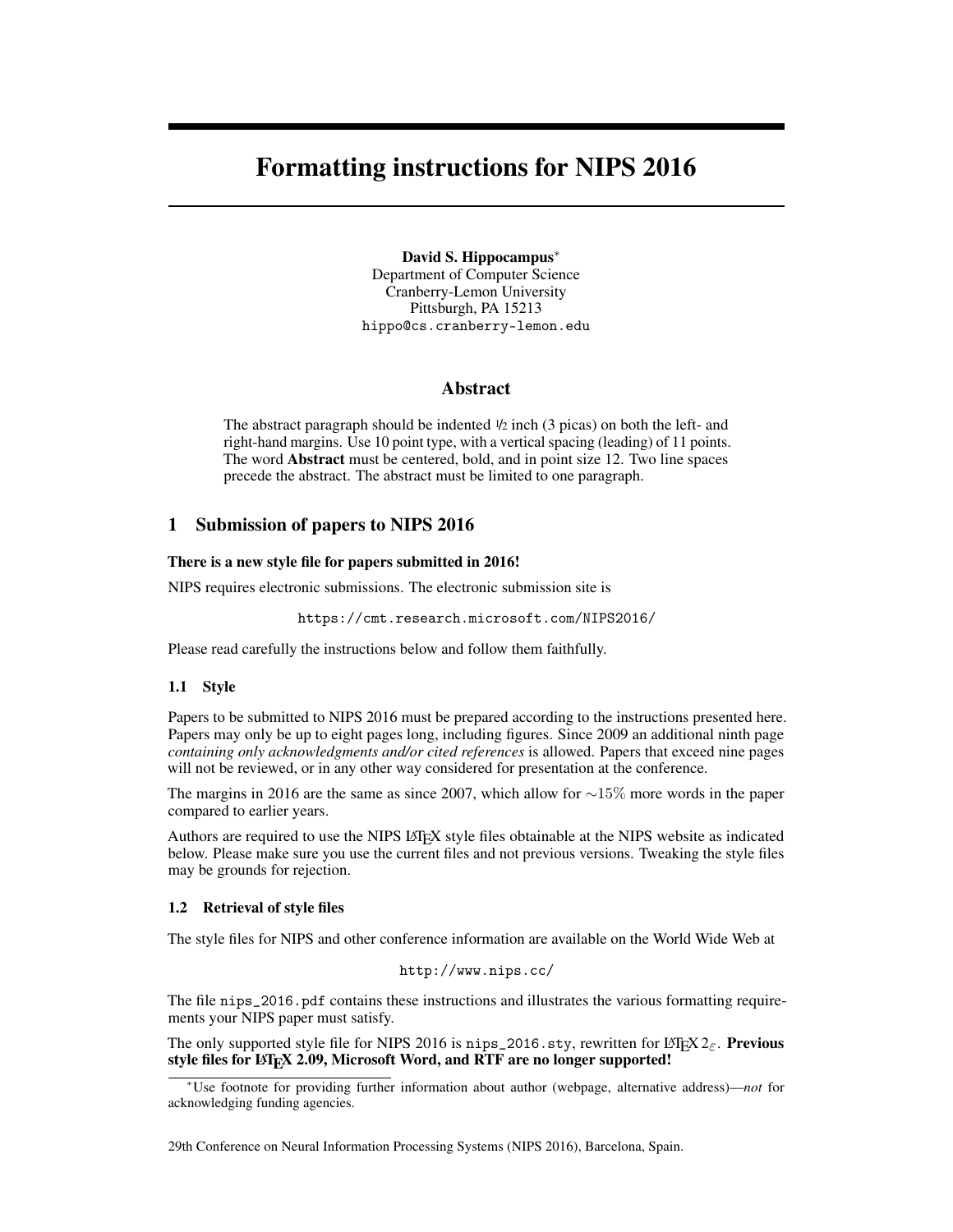The new LATEX style file contains two optional arguments: final, which creates a camera-ready copy, and nonatbib, which will not load the natbib package for you in case of package clash.

At submission time, please omit the final option. This will anonymize your submission and add line numbers to aid review. Please do *not* refer to these line numbers in your paper as they will be removed during generation of camera-ready copies.

The file nips\_2016.tex may be used as a "shell" for writing your paper. All you have to do is replace the author, title, abstract, and text of the paper with your own.

The formatting instructions contained in these style files are summarized in Sections 2, 3, and 4 below.

## 2 General formatting instructions

The text must be confined within a rectangle 5.5 inches (33 picas) wide and 9 inches (54 picas) long. The left margin is 1.5 inch (9 picas). Use 10 point type with a vertical spacing (leading) of 11 points. Times New Roman is the preferred typeface throughout, and will be selected for you by default. Paragraphs are separated by  $\frac{1}{2}$  line space (5.5 points), with no indentation.

The paper title should be 17 point, initial caps/lower case, bold, centered between two horizontal rules. The top rule should be 4 points thick and the bottom rule should be 1 point thick. Allow <sup>1</sup>/<sup>4</sup> inch space above and below the title to rules. All pages should start at 1 inch (6 picas) from the top of the page.

For the final version, authors' names are set in boldface, and each name is centered above the corresponding address. The lead author's name is to be listed first (left-most), and the co-authors' names (if different address) are set to follow. If there is only one co-author, list both author and co-author side by side.

Please pay special attention to the instructions in Section 4 regarding figures, tables, acknowledgments, and references.

## 3 Headings: first level

All headings should be lower case (except for first word and proper nouns), flush left, and bold.

First-level headings should be in 12-point type.

### 3.1 Headings: second level

Second-level headings should be in 10-point type.

#### 3.1.1 Headings: third level

Third-level headings should be in 10-point type.

Paragraphs There is also a \paragraph command available, which sets the heading in bold, flush left, and inline with the text, with the heading followed by 1 em of space.

## 4 Citations, figures, tables, references

These instructions apply to everyone.

### 4.1 Citations within the text

The natbib package will be loaded for you by default. Citations may be author/year or numeric, as long as you maintain internal consistency. As to the format of the references themselves, any style is acceptable as long as it is used consistently.

The documentation for natbib may be found at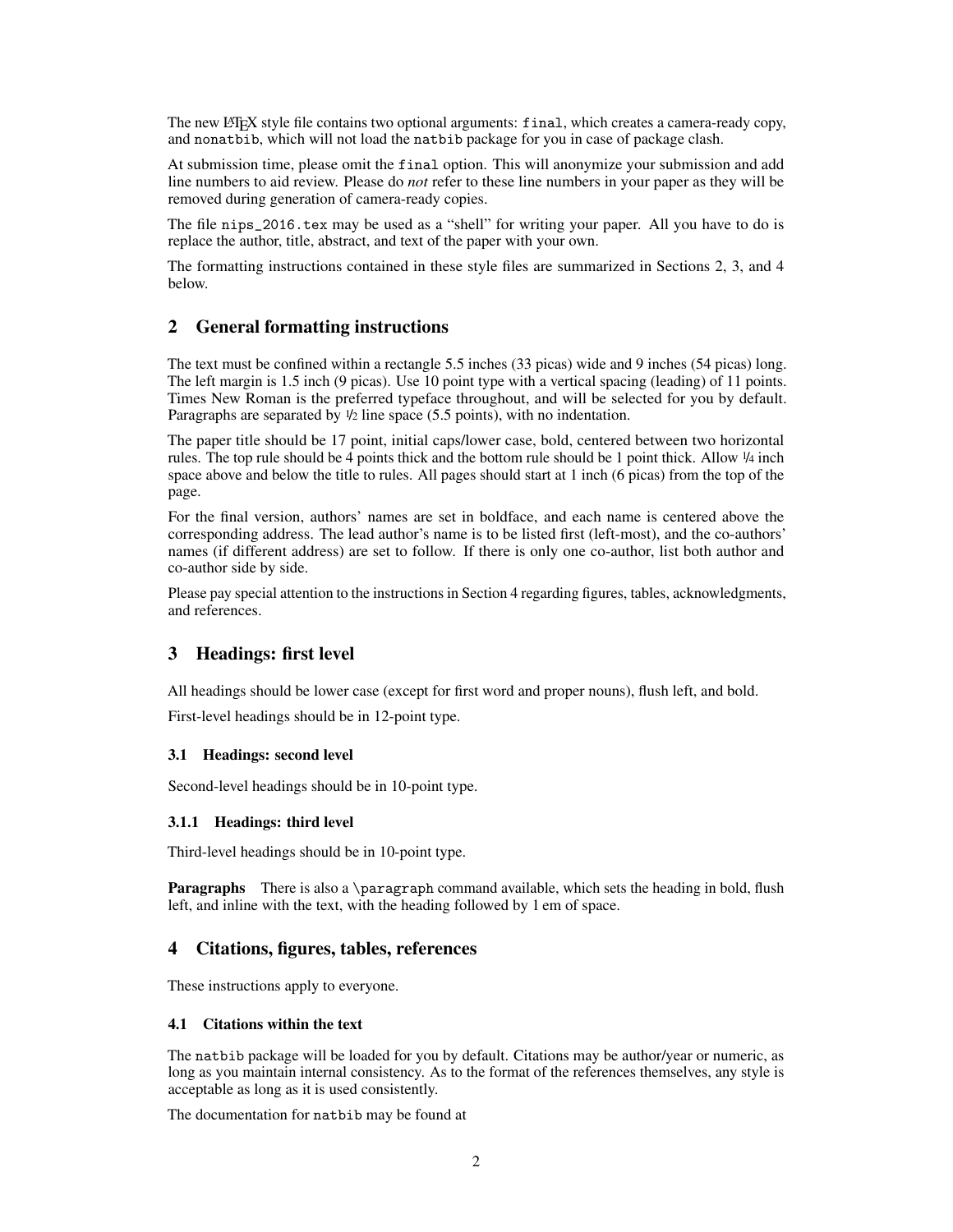http://mirrors.ctan.org/macros/latex/contrib/natbib/natnotes.pdf

Of note is the command \citet, which produces citations appropriate for use in inline text. For example,

\citet{hasselmo} investigated\dots

produces

Hasselmo, et al. (1995) investigated...

If you wish to load the natbib package with options, you may add the following before loading the nips\_2016 package:

\PassOptionsToPackage{options}{natbib}

If natbib clashes with another package you load, you can add the optional argument nonatbib when loading the style file:

\usepackage[nonatbib]{nips\_2016}

As submission is double blind, refer to your own published work in the third person. That is, use "In the previous work of Jones et al. [4]," not "In our previous work [4]." If you cite your other papers that are not widely available (e.g., a journal paper under review), use anonymous author names in the citation, e.g., an author of the form "A. Anonymous."

## 4.2 Footnotes

Footnotes should be used sparingly. If you do require a footnote, indicate footnotes with a number<sup>2</sup> in the text. Place the footnotes at the bottom of the page on which they appear. Precede the footnote with a horizontal rule of 2 inches (12 picas).

Note that footnotes are properly typeset *after* punctuation marks.<sup>3</sup>

#### 4.3 Figures

All artwork must be neat, clean, and legible. Lines should be dark enough for purposes of reproduction. The figure number and caption always appear after the figure. Place one line space before the figure caption and one line space after the figure. The figure caption should be lower case (except for first word and proper nouns); figures are numbered consecutively.

You may use color figures. However, it is best for the figure captions and the paper body to be legible if the paper is printed in either black/white or in color.



Figure 1: Sample figure caption.

<sup>&</sup>lt;sup>2</sup>Sample of the first footnote.

<sup>&</sup>lt;sup>3</sup>As in this example.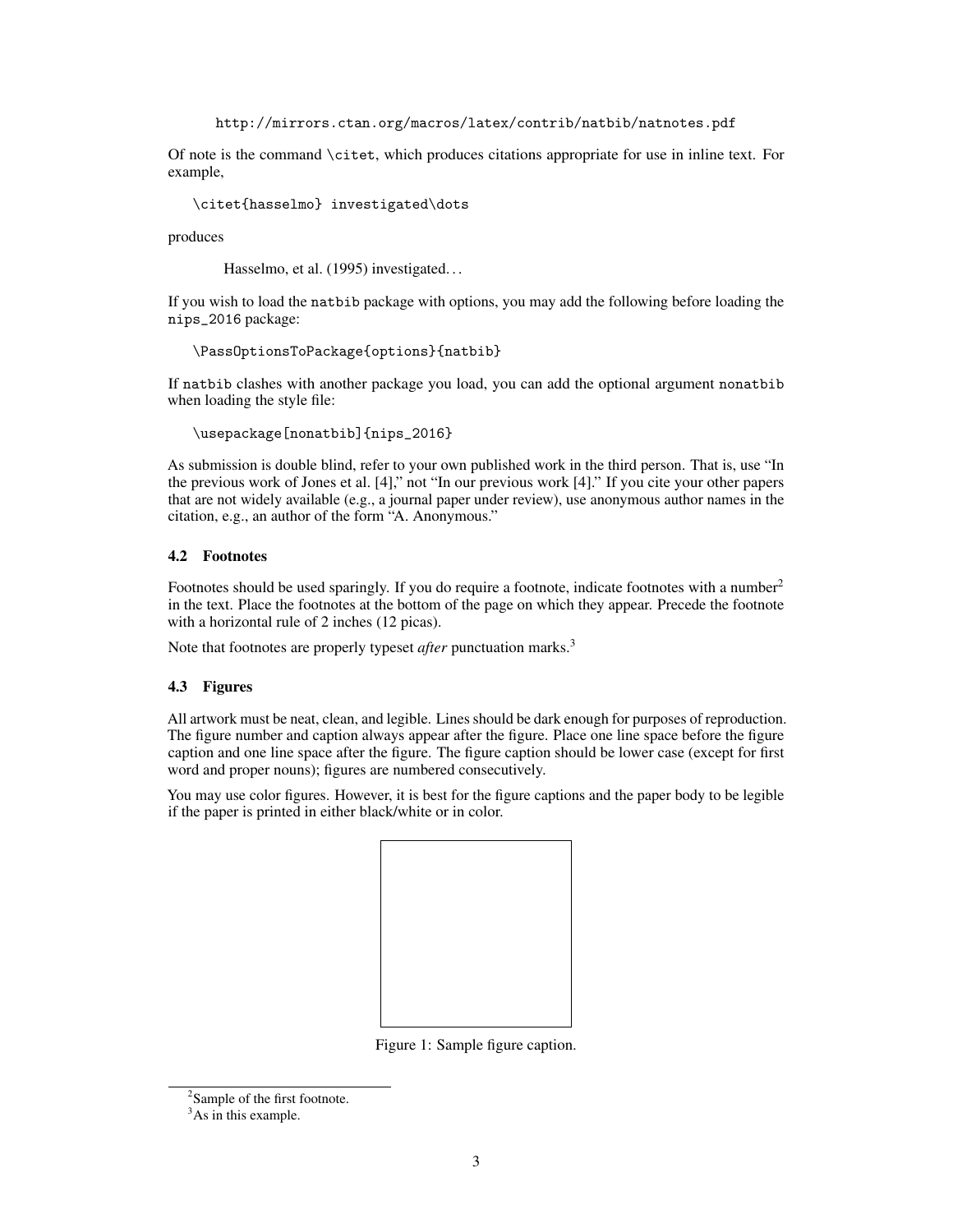|  |  | Table 1: Sample table title |  |  |
|--|--|-----------------------------|--|--|
|--|--|-----------------------------|--|--|

|          | Part            |                |
|----------|-----------------|----------------|
| Name     | Description     | Size $(\mu m)$ |
| Dendrite | Input terminal  | $\sim$ 100     |
| Axon     | Output terminal | $\sim$ 10      |
| Soma     | Cell body       | up to $10^6$   |

## 4.4 Tables

All tables must be centered, neat, clean and legible. The table number and title always appear before the table. See Table 1.

Place one line space before the table title, one line space after the table title, and one line space after the table. The table title must be lower case (except for first word and proper nouns); tables are numbered consecutively.

Note that publication-quality tables *do not contain vertical rules.* We strongly suggest the use of the booktabs package, which allows for typesetting high-quality, professional tables:

https://www.ctan.org/pkg/booktabs

This package was used to typeset Table 1.

# 5 Final instructions

Do not change any aspects of the formatting parameters in the style files. In particular, do not modify the width or length of the rectangle the text should fit into, and do not change font sizes (except perhaps in the References section; see below). Please note that pages should be numbered.

## 6 Preparing PDF files

Please prepare submission files with paper size "US Letter," and not, for example, "A4."

Fonts were the main cause of problems in the past years. Your PDF file must only contain Type 1 or Embedded TrueType fonts. Here are a few instructions to achieve this.

- You should directly generate PDF files using pdflatex.
- You can check which fonts a PDF files uses. In Acrobat Reader, select the menu Files>Document Properties>Fonts and select Show All Fonts. You can also use the program pdffonts which comes with xpdf and is available out-of-the-box on most Linux machines.
- The IEEE has recommendations for generating PDF files whose fonts are also acceptable for NIPS. Please see http://www.emfield.org/icuwb2010/downloads/ IEEE-PDF-SpecV32.pdf
- xfig "patterned" shapes are implemented with bitmap fonts. Use "solid" shapes instead.
- The \bbold package almost always uses bitmap fonts. You should use the equivalent AMS Fonts:

\usepackage{amsfonts}

followed by, e.g.,  $\mathbb{R}, \mathbb{N},$  or  $\mathbb{C}$  for  $\mathbb{R}, \mathbb{C}$  for  $\mathbb{R}$ ,  $\mathbb{C}$  for  $\mathbb{C}$ . You can also use the following workaround for reals, natural and complex:

\newcommand{\RR}{I\!\!R} %real numbers \newcommand{\Nat}{I\!\!N} %natural numbers \newcommand{\CC}{I\!\!\!\!C} %complex numbers

Note that amsfonts is automatically loaded by the amssymb package.

If your file contains type 3 fonts or non embedded TrueType fonts, we will ask you to fix it.